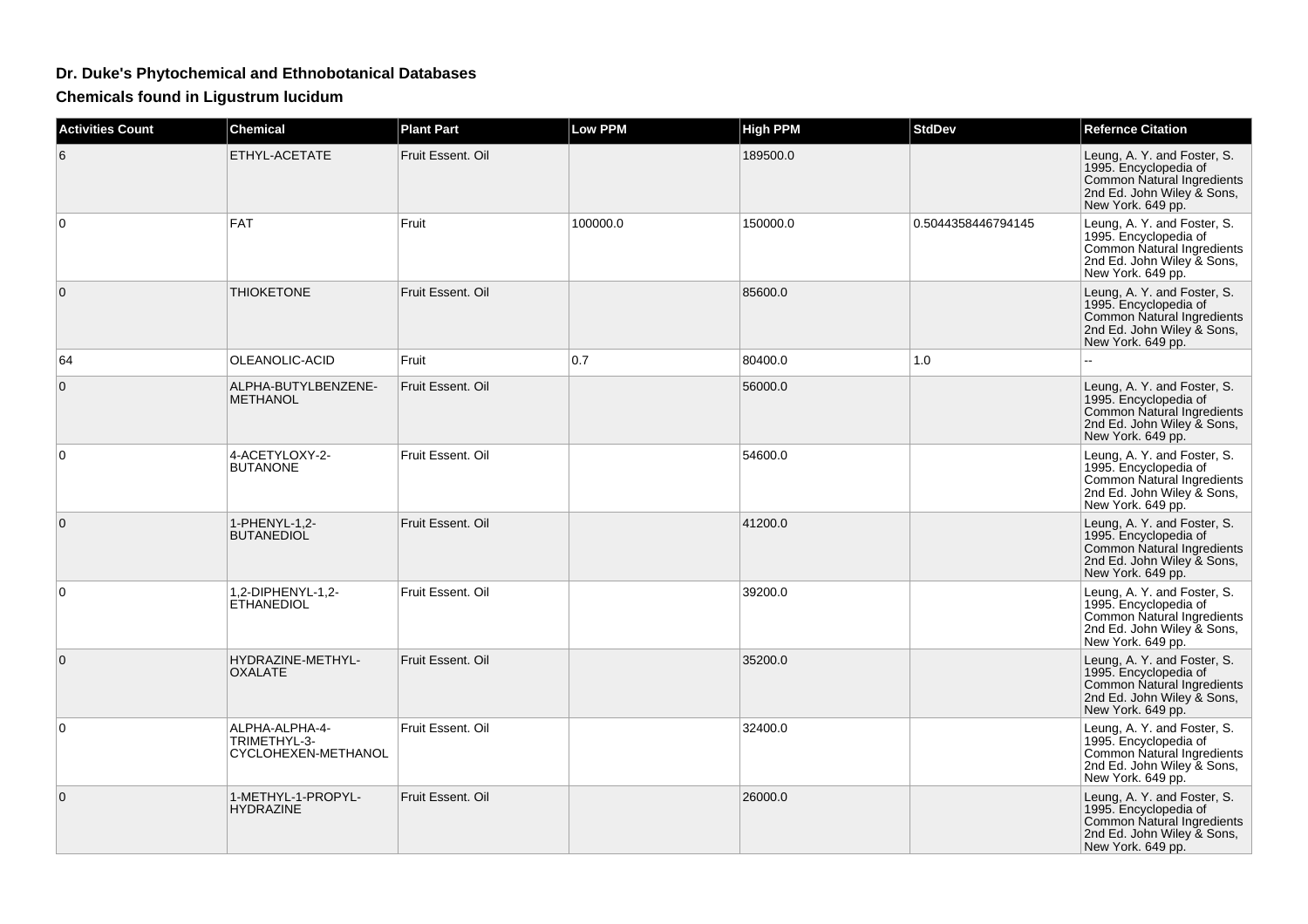| <b>Activities Count</b> | <b>Chemical</b>                                        | <b>Plant Part</b> | <b>Low PPM</b> | <b>High PPM</b> | <b>StdDev</b>        | <b>Refernce Citation</b>                                                                                                                             |
|-------------------------|--------------------------------------------------------|-------------------|----------------|-----------------|----------------------|------------------------------------------------------------------------------------------------------------------------------------------------------|
| $\overline{0}$          | (Z)-1-(1-ETHOXY-ETHOXY)- Fruit Essent. Oil<br>3-HEXENE |                   |                | 18900.0         |                      | Leung, A. Y. and Foster, S.<br>1995. Encyclopedia of<br>Common Natural Ingredients<br>2nd Ed. John Wiley & Sons,<br>New York. 649 pp.                |
| 14                      | <b>POTASSIUM</b>                                       | Fruit             |                | 16800.0         | -0.09878143440473125 | Chen, H.C. and Lin, S.M.<br>1988. Determination of<br>Mineral Elements in Certain<br>Crude Drugs (Part 1),<br>Kaohsiung J. Med. Sci., 4:<br>259-272. |
| 28                      | <b>CALCIUM</b>                                         | Fruit             |                | 3040.0          | -0.18836655613377604 | Chen, H.C. and Lin, S.M.<br>1988. Determination of<br>Mineral Elements in Certain<br>Crude Drugs (Part 1),<br>Kaohsiung J. Med. Sci., 4:<br>259-272. |
| 65                      | <b>MAGNESIUM</b>                                       | Fruit             |                | 1020.0          | -0.5138726333589669  | Chen, H.C. and Lin, S.M.<br>1988. Determination of<br>Mineral Elements in Certain<br>Crude Drugs (Part 1),<br>Kaohsiung J. Med. Sci., 4:<br>259-272. |
| 6                       | <b>IRON</b>                                            | Fruit             |                | 120.0           | -0.051480525146559   | Chen, H.C. and Lin, S.M.<br>1988. Determination of<br>Mineral Elements in Certain<br>Crude Drugs (Part 1),<br>Kaohsiung J. Med. Sci., 4:<br>259-272. |
| $\vert$ 1               | SODIUM                                                 | Fruit             |                | 54.0            | -0.17883002710316093 | Chen, H.C. and Lin, S.M.<br>1988. Determination of<br>Mineral Elements in Certain<br>Crude Drugs (Part 1),<br>Kaohsiung J. Med. Sci., 4:<br>259-272. |
| 14                      | MANGANESE                                              | Fruit             |                | 26.0            | -0.23209688164812706 | Chen, H.C. and Lin, S.M.<br>1988. Determination of<br>Mineral Elements in Certain<br>Crude Drugs (Part 1),<br>Kaohsiung J. Med. Sci., 4:<br>259-272. |
| 77                      | <b>ZINC</b>                                            | Fruit             |                | 24.0            | -0.1895875891620866  | Chen, H.C. and Lin, S.M.<br>1988. Determination of<br>Mineral Elements in Certain<br>Crude Drugs (Part 1),<br>Kaohsiung J. Med. Sci., 4:<br>259-272. |
| 12                      | <b>COPPER</b>                                          | Fruit             |                | 12.0            | -0.06373869485264942 | Chen, H.C. and Lin, S.M.<br>1988. Determination of<br>Mineral Elements in Certain<br>Crude Drugs (Part 1),<br>Kaohsiung J. Med. Sci., 4:<br>259-272. |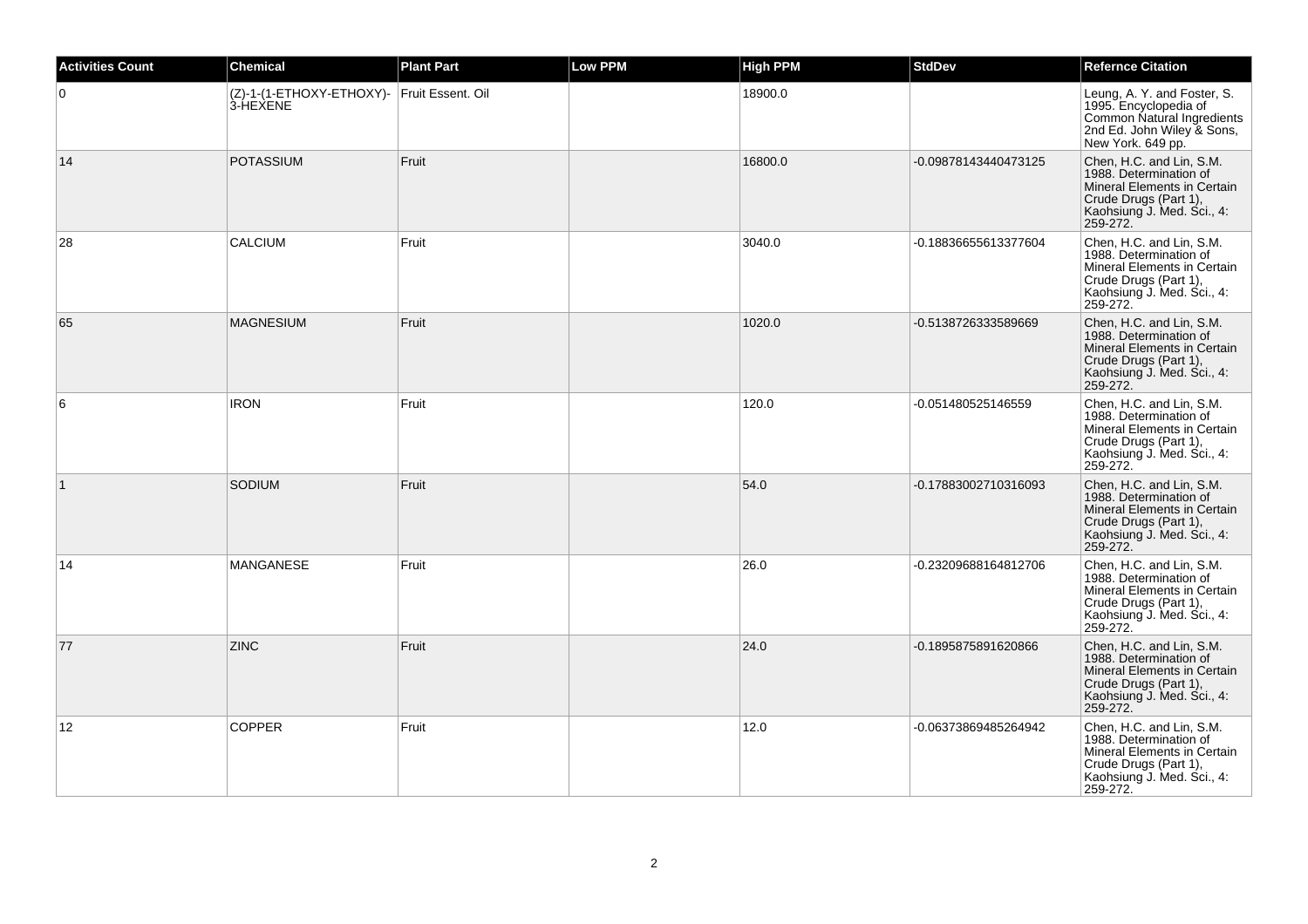| <b>Activities Count</b> | Chemical                                  | <b>Plant Part</b> | <b>Low PPM</b> | <b>High PPM</b> | <b>StdDev</b>       | <b>Refernce Citation</b>                                                                                                                             |
|-------------------------|-------------------------------------------|-------------------|----------------|-----------------|---------------------|------------------------------------------------------------------------------------------------------------------------------------------------------|
| $\overline{0}$          | <b>SPECNUEZHENIDE</b>                     | Fruit             |                | 10.0            |                     | $\overline{\phantom{a}}$                                                                                                                             |
| 0                       | NEUZHENGALASIDE                           | Fruit             |                | 4.0             |                     | $\sim$                                                                                                                                               |
| $ 2\rangle$             | ARSENIC                                   | Fruit             |                | 0.6             | 0.23199328320775964 | Chen, H.C. and Lin, S.M.<br>1988. Determination of<br>Mineral Elements in Certain<br>Crude Drugs (Part 1),<br>Kaohsiung J. Med. Sci., 4:<br>259-272. |
| 89                      | URSOLIC-ACID                              | Fruit             |                | 0.3             | -1.0690174765081477 | Ξ.                                                                                                                                                   |
| 176                     | QUERCETIN                                 | Fruit             |                |                 |                     | ш,                                                                                                                                                   |
| 18                      | OLEIC-ACID                                | Fruit             |                |                 |                     | <b>Chemical Constituents of</b><br>Oriental Herbs (3 diff. books)                                                                                    |
| $\overline{0}$          | NUZHEINIDE                                | Fruit             |                |                 |                     | $-$                                                                                                                                                  |
| 64                      | OLEANOLIC-ACID                            | Leaf              |                |                 |                     | Щ,                                                                                                                                                   |
| $\overline{0}$          | (DL)-ERIODICTYOL                          | Fruit             |                |                 |                     |                                                                                                                                                      |
| 0                       | P-HYDROXY-<br>PHENYLETHANOL               | Leaf              |                |                 |                     |                                                                                                                                                      |
| $\overline{1}$          | <b>TYROSOL</b>                            | Seed              |                |                 |                     |                                                                                                                                                      |
| 0                       | NUZHENIDIC-ACID                           | Plant             |                |                 |                     | $\overline{\phantom{a}}$                                                                                                                             |
| $\vert 3 \vert$         | <b>CYNAROSIDE</b>                         | Leaf              |                |                 |                     | --                                                                                                                                                   |
| $\overline{1}$          | <b>TYROSOL</b>                            | Pericarp          |                |                 |                     | Щ,                                                                                                                                                   |
| $\overline{0}$          | 3-4-DIHYDROXY-<br>PHENETHYL-ALCOHOL       | Fruit             |                |                 |                     |                                                                                                                                                      |
| 0                       | NUZHENIDE                                 | Fruit             |                |                 |                     |                                                                                                                                                      |
| $\overline{0}$          | ALPHA-MANNITOL                            | Fruit             |                |                 |                     | <b>Chemical Constituents of</b><br>Oriental Herbs (3 diff. books)                                                                                    |
| $\overline{5}$          | CYANIN                                    | Fruit             |                |                 |                     |                                                                                                                                                      |
| $\overline{0}$          | P-HYDROXY-PHENETHYL-<br>ALCOHOL           | Fruit             |                |                 |                     |                                                                                                                                                      |
| 13                      | PALMITIC-ACID                             | Fruit             |                |                 |                     | Leung, A. Y. and Foster, S.<br>1995. Encyclopedia of<br>Common Natural Ingredients<br>2nd Ed. John Wiley & Sons,<br>New York. 649 pp.                |
| $\overline{0}$          | NUEZHENIDE                                | Fruit             |                |                 |                     |                                                                                                                                                      |
| 0                       | CYANIDIN-3-O-BETA-D-<br><b>RUTINOSIDE</b> | Fruit             |                |                 |                     |                                                                                                                                                      |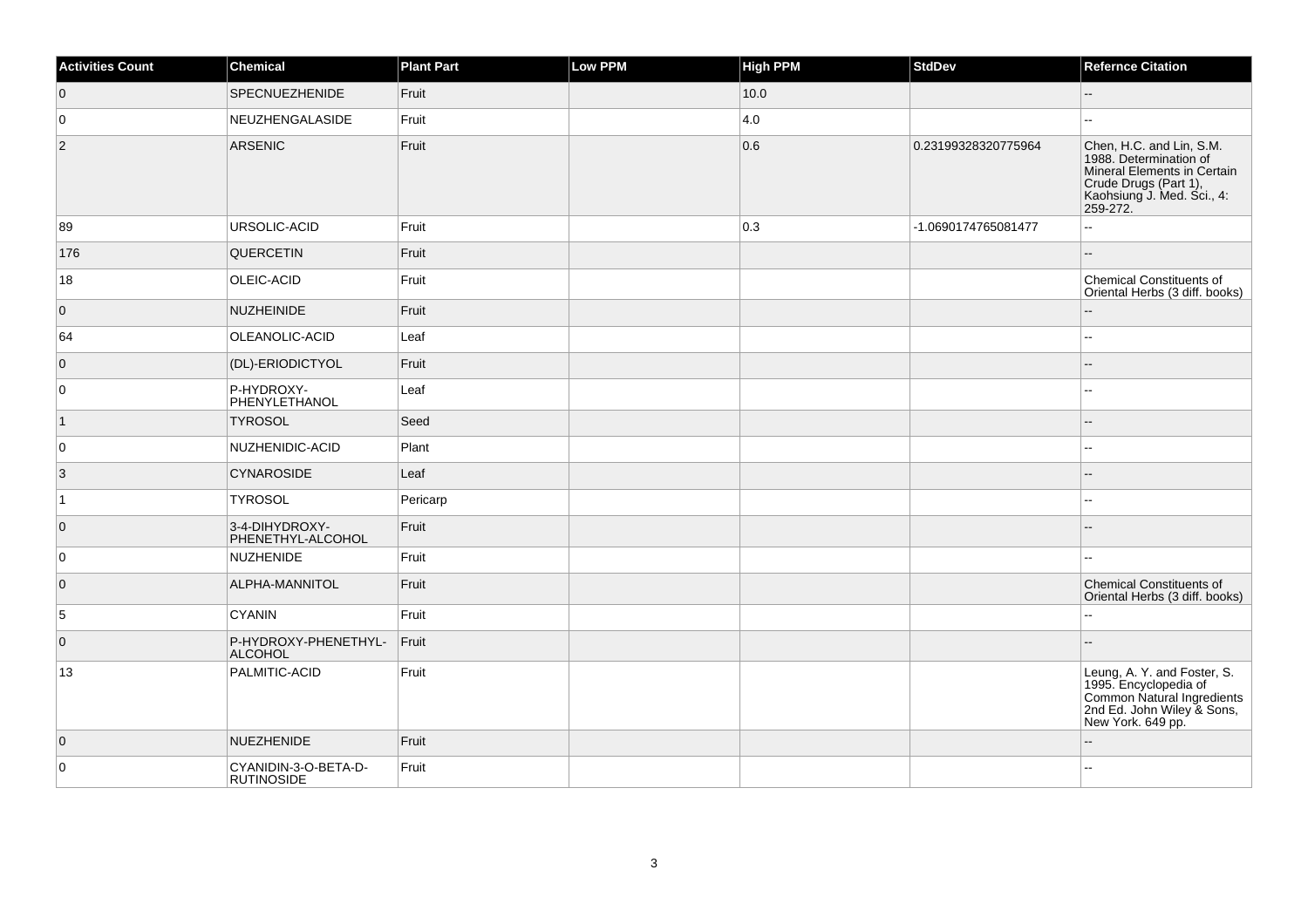| <b>Activities Count</b> | <b>Chemical</b>                                            | <b>Plant Part</b> | Low PPM | <b>High PPM</b> | <b>StdDev</b> | <b>Refernce Citation</b>                                                                                                              |
|-------------------------|------------------------------------------------------------|-------------------|---------|-----------------|---------------|---------------------------------------------------------------------------------------------------------------------------------------|
| 27                      | LINOLEIC-ACID                                              | Fruit             |         |                 |               | <b>Chemical Constituents of</b><br>Oriental Herbs (3 diff. books)                                                                     |
| $\mathbf 0$             | POLYSACCHARIDE                                             | Seed              |         |                 |               | Щ,                                                                                                                                    |
| $\overline{0}$          | OLEUROPEINIC-ACID                                          | Fruit             |         |                 |               |                                                                                                                                       |
| 0                       | LINOLENIC-ACID                                             | Fruit             |         |                 |               | Leung, A. Y. and Foster, S.<br>1995. Encyclopedia of<br>Common Natural Ingredients<br>2nd Ed. John Wiley & Sons,<br>New York. 649 pp. |
| $\overline{0}$          | NEO-NUEZHINIDE                                             | Fruit             |         |                 |               | $-$                                                                                                                                   |
| 4                       | <b>COSMOSIIN</b>                                           | Leaf              |         |                 |               | --                                                                                                                                    |
| 0                       | LIGUSTROSIDIC-ACID                                         | Plant             |         |                 |               | J.S. Glasby Dict.Pls<br>Containing 2ndary<br>Metabolite. 1991.                                                                        |
| 0                       | POLYSACCHARIDE                                             | Pericarp          |         |                 |               | ۵.                                                                                                                                    |
| 9                       | <b>OLEUROPEIN</b>                                          | Fruit             |         |                 |               | --                                                                                                                                    |
| $\mathbf 0$             | MALVIDIN-3-O-BETA-D-<br>RUTINOSYL-5-O-BETA-D-<br>GLUCOSIDE | Fruit             |         |                 |               |                                                                                                                                       |
| 89                      | URSOLIC-ACID                                               | Plant             |         |                 |               | --                                                                                                                                    |
| $\mathbf 0$             | <b>APIGETRIN</b>                                           | Leaf              |         |                 |               |                                                                                                                                       |
| $\mathbf 0$             | <b>LIGUSTALOSIDES</b>                                      | Plant             |         |                 |               | J.S. Glasby Dict.Pls<br>Containing 2ndary<br>Metabolite. 1991.                                                                        |
| 0                       | P-HYDROXYPHENETHYL-<br>BETA-D-GLUCOSIDE                    | Fruit             |         |                 |               | ۵.                                                                                                                                    |
| 0                       | ACETYLURSOLIC-ACID                                         | Fruit             |         |                 |               |                                                                                                                                       |
| $\mathbf 0$             | LUTEOLIN-7-O-BETA-D-<br><b>RUTINOSIDE</b>                  | Leaf              |         |                 |               | $\overline{a}$                                                                                                                        |
| $\overline{0}$          | (+)-TAXIFOLIN                                              | Fruit             |         |                 |               |                                                                                                                                       |
| 64                      | OLEANOLIC-ACID                                             | Seed              |         |                 |               | $\overline{a}$                                                                                                                        |
| $\overline{0}$          | 10-HYDROXYOLEUROPEIN Fruit                                 |                   |         |                 |               |                                                                                                                                       |
| 0                       | LUTEOLIN-4'-O-BETA-D-<br><b>GLUCOSIDE</b>                  | Leaf              |         |                 |               | $\overline{a}$                                                                                                                        |
| 47                      | BETA-SITOSTEROL                                            | Fruit             |         |                 |               | $\overline{a}$                                                                                                                        |
| 0                       | ACETYL-OLEANOLIC-ACID                                      | Fruit             |         |                 |               | ۵.                                                                                                                                    |
| $\vert$ 7               | <b>GLUCOSE</b>                                             | Fruit             |         |                 |               | <b>Chemical Constituents of</b><br>Oriental Herbs (3 diff. books)                                                                     |